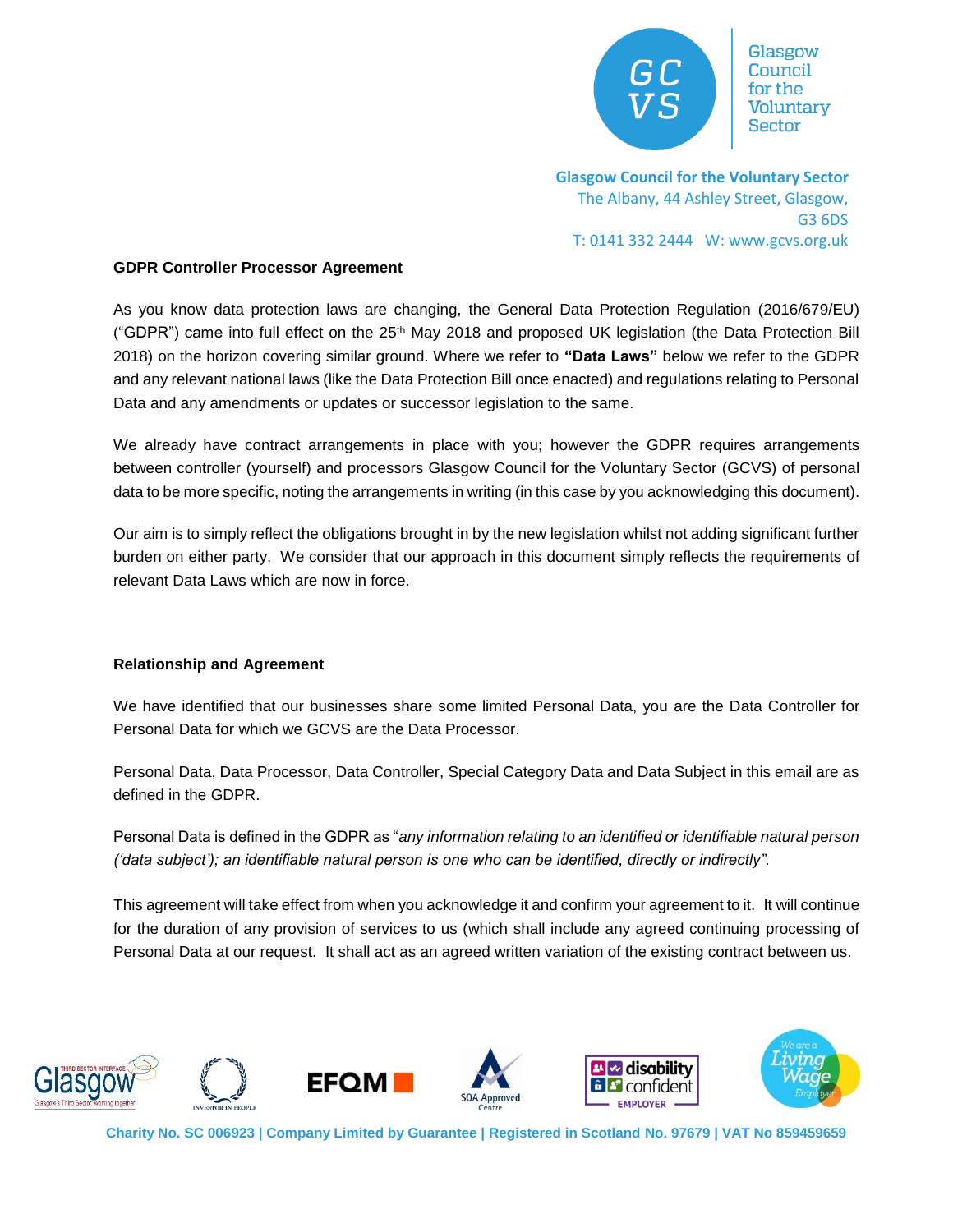

## **Relevant Personal Data**

Under GDPR good practice requires we both identify the following aspects of the Personal Data processing taking place:

| <b>Scope</b>                                           | You provide details relating to Data Subjects in respect of your engagement<br>with us regarding delivery of our services to you. UK/EU stored and processed<br>Personal Data is provided relating to Data Subjects so that we can provide our<br>services to you. We only process as directed by you and Personal Data is not<br>processed by us outside of the UK/EU. |
|--------------------------------------------------------|-------------------------------------------------------------------------------------------------------------------------------------------------------------------------------------------------------------------------------------------------------------------------------------------------------------------------------------------------------------------------|
| <b>Nature and purpose</b>                              | The details relating to individual Data Subjects will be used for the following:-                                                                                                                                                                                                                                                                                       |
|                                                        | Calculate payroll including statutory deduction (Tax and National<br>a.<br>Insurance<br>b.<br>Calculate Statutory Payments (SMP, SPP, SSP etc.) where                                                                                                                                                                                                                   |
|                                                        | applicable                                                                                                                                                                                                                                                                                                                                                              |
|                                                        | Process pension and healthcare provision<br>$\mathsf{C}$ .                                                                                                                                                                                                                                                                                                              |
|                                                        | Process Wage Arrestment's where applicable<br>d.<br>Process Salary Sacrifice schemes where applicable                                                                                                                                                                                                                                                                   |
|                                                        | e.<br>f.<br>Workplace pension admin                                                                                                                                                                                                                                                                                                                                     |
|                                                        | RTI and pension filing<br>g.                                                                                                                                                                                                                                                                                                                                            |
|                                                        | h.<br>Bacs bureau payments and same day fastpay                                                                                                                                                                                                                                                                                                                         |
| <b>Data Sharing</b>                                    | We may share your Data with the following organisations;<br><b>HMRC</b><br>a.<br><b>Pension Companies</b><br>b.<br>Funding providers – only when authorised by the employer<br>c.<br><b>DWP</b><br>d.<br><b>Bacs</b><br>е.<br>Healthcare companies<br>f.                                                                                                                |
| <b>Duration of processing</b><br>and retention of data | The duration of supply of services by GCVS and for a further period of up to 7<br>years as specified in our Data Retention Policy. The personal data is kept for<br>this period to allow us to meet legal obligations regarding record keeping for<br>payroll, benefits, Tax and NI related purposes.                                                                   |
| <b>Types of Personal Data</b>                          | Limited to that which is required to consider facilitate, maintain and improve<br>provision of services. The only Special Category Personal Data that may be<br>processed would be relating to health e.g. SSP                                                                                                                                                          |